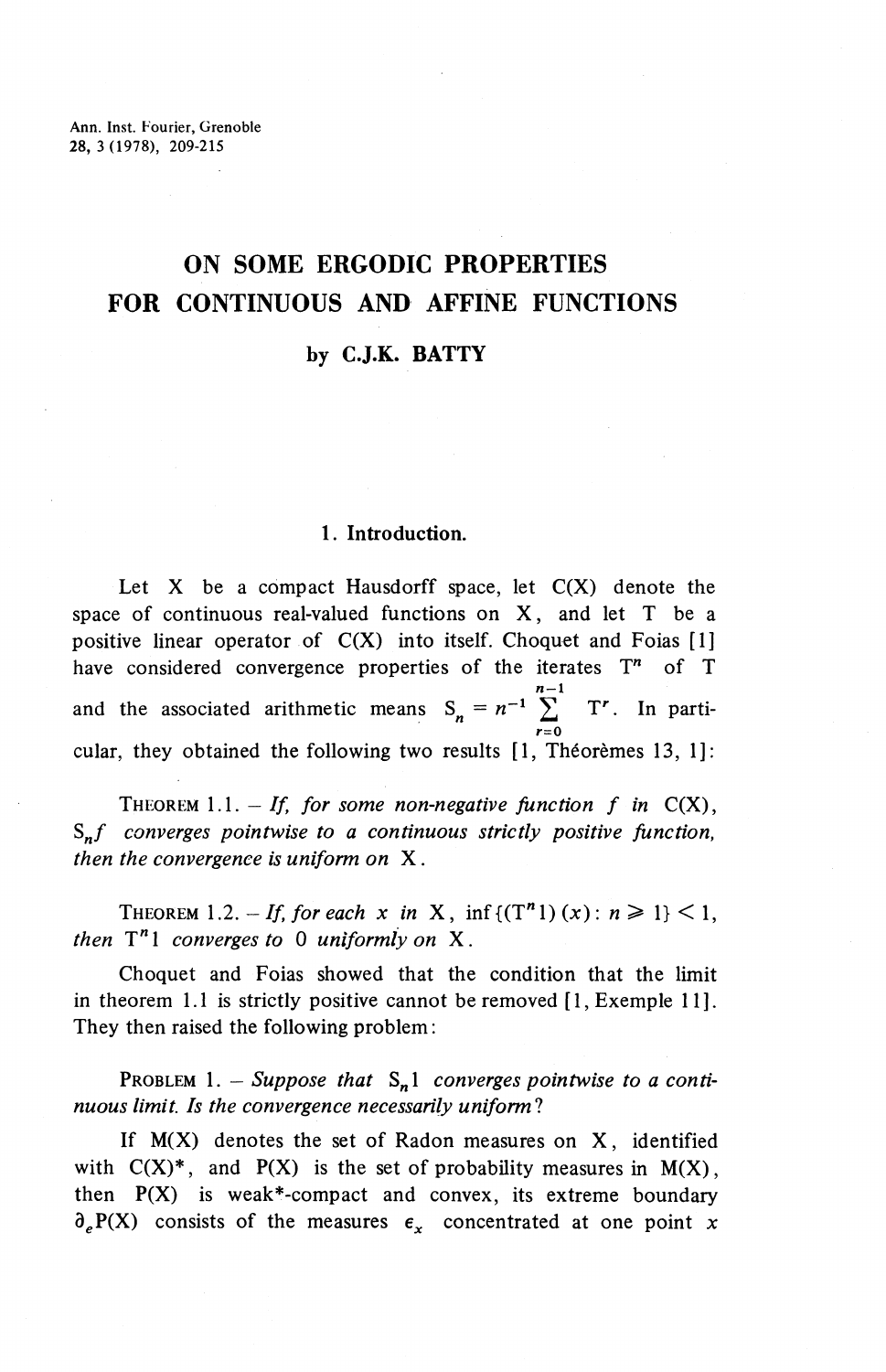#### 210 C.J.K. BATTY

of X, and there is an isometric order-isomorphism  $f \mapsto \hat{f}$  of C(X) onto the space  $A(P(X))$  of continuous affine real-valued functions on P(X), given by  $\hat{f}(\mu) = \int f d\mu$ . This raises a second problem.

PROBLEM 2. — *Suppose that* K *is a compact convex subset of a locally convex space, and* T *is a positive linear operator on* A(K) *such that for each* x in  $\partial_{\rho} K$ , inf  ${((T^n_1)(x): n \geq 1)} < 1$ . Does *it necessarily follow that*  $||T^n|| \rightarrow 0$ ?

In § 2 we shall show (corollary 2.5) that the answer to problem 1 is affirmative, and in § 3 we shall give an example to show that the answer to problem 2 is negative, although it becomes affirmative if  $\partial_{\rho}K$  is replaced by its closure  $\overline{\partial_{\rho}K}$  in K.

#### **2. Uniform convergence of arithmetic means.**

Let T be a positive linear operator on  $C(X)$ , and  $\sigma$  be a nonnegative function in C(X). Let  $F_q = \sigma^{-1}(0)$  and  $G_q$  be the complement of  $F_{\sigma}$  in X. For x in  $G_{\sigma}$  and  $n \ge 1$  there is a bounded ment of  $F_{\sigma}$  in X, For x in  $G_{\sigma}$  is<br>Radon measure  $\mu_{x,\sigma}^{n}$  on  $G_{\sigma}$  such that

$$
\int_{a}^{\sigma} g \ d\mu_{x,\sigma}^{n} = \sigma(x)^{-1} \mathrm{T}^{n}(g,\sigma)(x)
$$

for all functions  $g$  in the space  $C^b(G_g)$  of continuous bounded real-valued functions on  $G_{\sigma}$ . For a Borel-measurable function  $f$ defined  $\mu^n_{x,\sigma}$ -a.e. in G<sub> $\sigma$ </sub>, put  $(T^{(n)}_{\sigma}f)(x)=\int f d\mu^n_{x,\sigma}$  if the integral exists.

LEMMA 2.1. – For x in  $G_{\sigma}$ ,  $n \ge 1$  and any bounded Borel *function f on*  $G_{\sigma}$ .  $T^{(n)}_{\sigma}$  ( $f$ .  $\sigma^{-1}$ ) ( $x$ ) =  $\sigma(x)^{-1} T^{(n)}_{1}$  ( $\chi_{\sigma}$ .  $f$ ) ( $x$ ), where  $\chi_{\sigma}$  is the characteristic function of  $G_{\sigma}$ , and both sides of *the equality exist.*

*Proof.* – Suppose that  $f$  is continuous and non-negative. Let  $(g_{\lambda})$  be an increasing net of continuous non-negative functions on X with support in  $G_{\sigma}$  and converging pointwise to  $\chi_{\sigma}$ . Then  $g_{\lambda}$ .  $f$ .  $\sigma^{-1} \in C^b(G_{\sigma})$ , and

$$
\sigma(x)\int g_{\lambda} \cdot f \cdot \sigma^{-1} d\mu_{x,\sigma}^{n} = T^{n}(g_{\lambda} \cdot f)(x) = \int g_{\lambda} \cdot f d\mu_{x,1}^{n}.
$$

The right-hand integral increases to the finite integral  $\int \chi_o \cdot f d\mu_{x,1}^n$ , so the result follows immediately in this special case.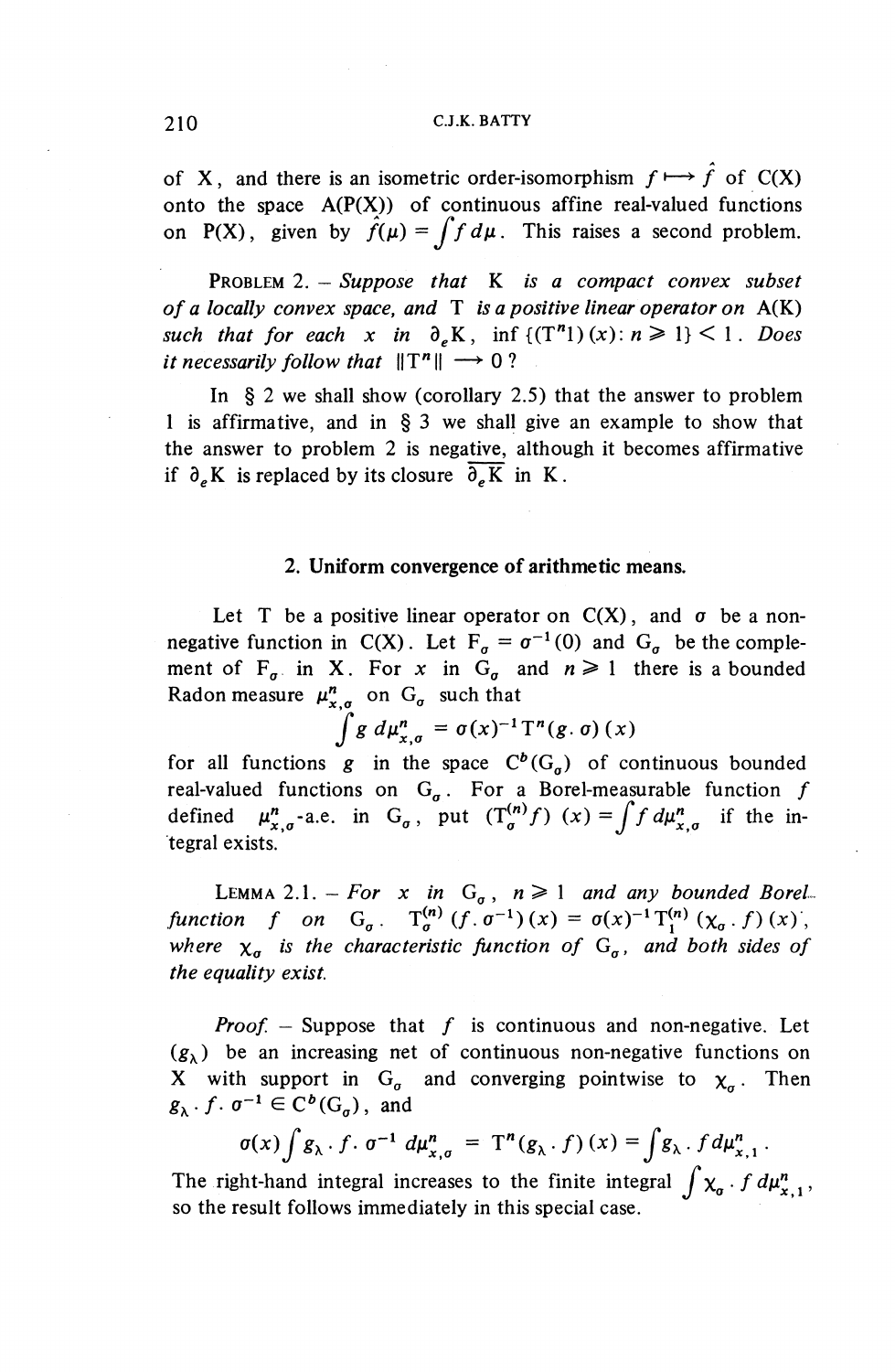The case when  $f$  is lower semi-continuous follows by approximating  $f$  from below by continuous functions, and the general case from the fact that the bounded Borel functions form the smallest linear space containing the lower semi-continuous functions and closed under bounded monotone sequential limits.

Now suppose that  $T\sigma \leq \beta\sigma$  for some real number  $\beta$ . Then  $T^{(n)}_{\sigma}1 \leq \beta^n$ , so  $T^{(n)}_{\sigma}$  maps  $C^b(G_{\sigma})$  into itself. It follows immediately from the definitions that the following identity is valid for f in  $C^b(G_\sigma)$ :  $T^{(m)}_\sigma(T^{(n)}_\sigma f)(x) = (T^{(m+n)}_\sigma f)(x)$ . Elementary integration theory shows that this identity is valid for any Borel function  $f$  on  $G$ , in the sense that if either expression exists then so does the other and they are equal. We shall therefore write  $T^h_{\sigma}$ instead of  $T^{(n)}_{\sigma}$ . This discussion applies in particular to the case  $\sigma = 1$  when it is consistent to write T instead of T<sub>1</sub>.

For *x* in  $F_{\sigma}$ ,  $0 \le (T^n \sigma)$   $(x) \le \beta^n \sigma(x) = 0$  so  $\mu_{x,1}^n(G_{\sigma}) = 0$ . Thus  $T^n(\chi_a \cdot f) = 0$  on  $F_a$ . Note that this is consistent with lemma 2.1 which gives

$$
T_{\sigma}^{m}(T_{\sigma}^{n}(f \cdot \sigma^{-1})) = \sigma^{-1}T^{m}(\chi_{\sigma} \cdot T^{n}(\chi_{\sigma} \cdot f))
$$
  

$$
T_{\sigma}^{m+n}(f \cdot \sigma^{-1}) = \sigma^{-1}T^{m+n}(\chi_{\sigma} \cdot f).
$$

LEMMA 2.2. - *Suppose that*  $To \leq \sigma$  and  $(T1)(x) < 1$  for *all x* in  $F_{\sigma}$ *. Then there is a real number*  $\alpha$  *such that*  $(T^n \chi_{\sigma})$   $(x) \leq \alpha$ *for all*  $n \geq 1$  *and* x *in*  $G_a$ .

*Proof.* – By continuity and compactness, there is a neighbourhood U of F<sub> $\sigma$ </sub> and real numbers  $\beta_1 < 1$  and  $\beta_2 \ge \beta_1 (1 - \beta_1) \|\sigma\|^{-1}$ such that

> (T1)  $(x) \le \beta_1$   $(x \in U)$ (T1)  $(x) \le \beta_2 \sigma(x)$   $(x \in K\setminus U)$ .

Let  $\alpha = (1 - \beta_1)^{-1} \beta_2 ||\sigma||$ . Then  $T1 \le \alpha$  and  $T1 \le \beta_1 + \beta_2 \sigma$ . In particular,  $T\chi_q \leq T1 \leq \alpha$ . Now suppose that  $T^n\chi_q \leq \alpha$  on  $G_{\sigma}$ , and take x in  $G_{\sigma}$ . Using lemma 2.1 and the fact that  $T_{\sigma} 1 \leq 1$ ,

$$
(T^{n+1}\chi_{\sigma})(x) = T^{n}(T\chi_{\sigma})(x) = \sigma(x) T_{\sigma}^{n}(\sigma^{-1} \cdot T\chi_{\sigma})(x)
$$
  
\n
$$
\leq \sigma(x) T_{\sigma}^{n}(\beta_{1}\sigma^{-1} + \beta_{2})(x)
$$
  
\n
$$
\leq \beta_{1}(T^{n}\chi_{\sigma})(x) + \beta_{2}\sigma(x)
$$
  
\n
$$
\leq \beta_{1}\alpha + \beta_{2}\sigma(x)
$$
  
\n
$$
\leq \alpha.
$$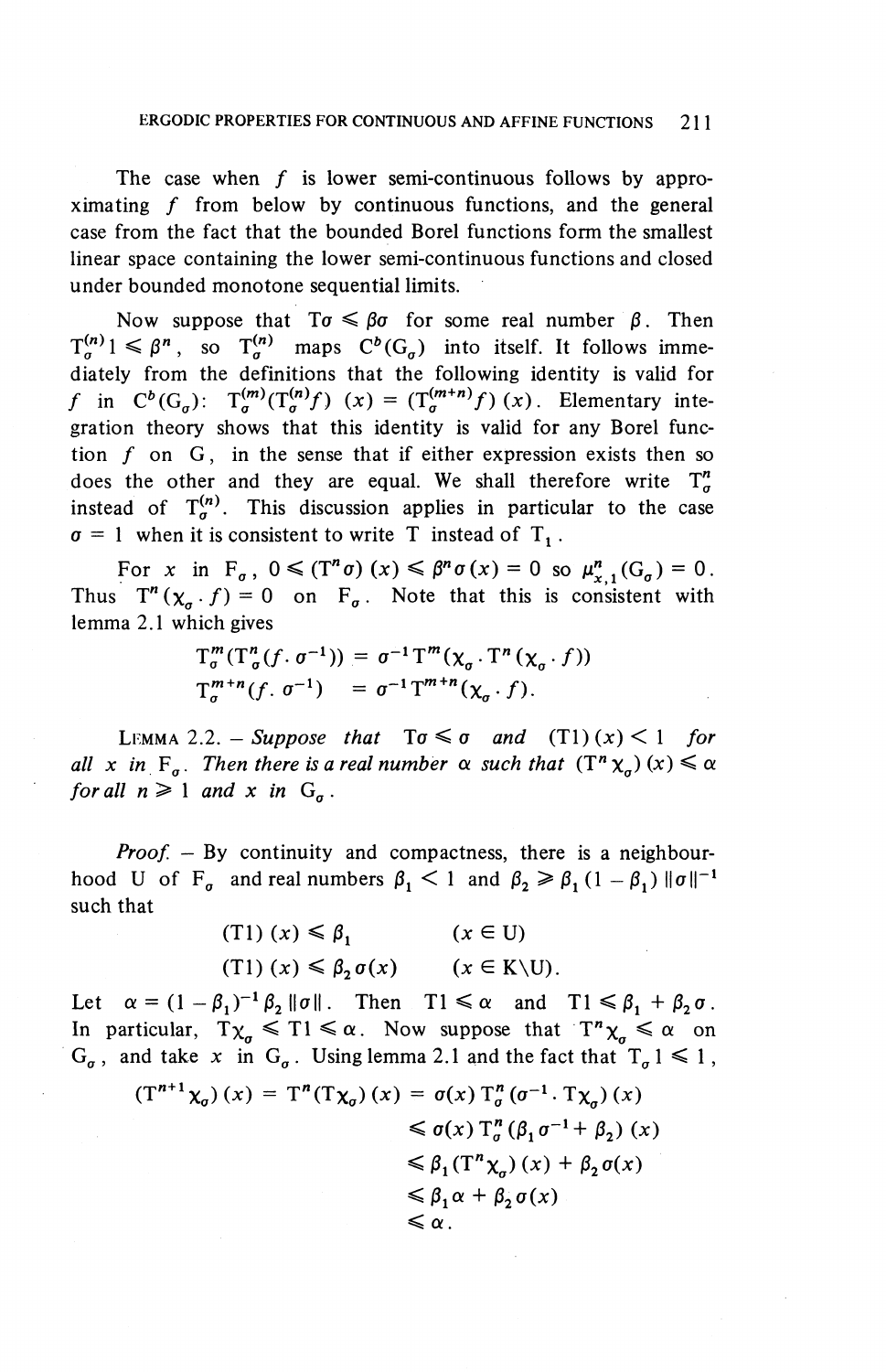#### 212 C.J.K. BATTY

LEMMA 2.3.  $-$  Let F be a Borel subset of X,  $\chi$  be the cha*racteristic function of the complement of* F in X, and  $\delta = \sup \{ (T1) (x) : x \in F \}.$ 

Then 
$$
T^n 1 \leq \delta^n + \sum_{r=1}^n \delta^{r-1} T^{n-r} (\chi, T1).
$$

*Proof.* – It is trivial that  $T1 \le \delta + \chi$ . T1. Suppose the lemma holds for some integer *n*. Then since T is positive,

$$
T^{n+1}1 \leq \delta^n T1 + \sum_{r=1}^n \delta^{r-1} T^{n+1-r}(\chi, T1)
$$
  

$$
\leq \delta^{n+1} + \sum_{r=1}^{n+1} \delta^{r-1} T^{n+1-r}(\chi, T1).
$$

THEOREM 2.4.  $-$  *Let* T *be a positive linear operator on*  $C(X)$ *and suppose that there is a non-negative continuous function a on* X such that  $\text{To} \leq \sigma$  and  $(\text{T1})(x) \leq 1$  whenever  $\sigma(x) = 0$ . Then  ${T<sup>n</sup>1: n \geq 1}$  *is uniformly bounded.* 

*Proof. —* Take *a* as in lemma 2.2 and  $\delta$  = sup {(T1)(x):  $x \in F_{a}$ } < 1. By lemma 2.3, for x in  $G_a$ ,

$$
(T^n 1) (x) \leq \delta^n + \alpha ||T1|| \sum_{r=1}^n \delta^{r-1}
$$
  

$$
\leq \delta^n + (1 - \delta)^{-1} \alpha ||T1||.
$$

Also  $T^n 1 = T((1 - \chi_{\sigma})T^{n-1}1)$  on  $F_{\sigma}$ , so a simple inductive argument shows that  $T^n 1 \leq 1$  on  $F_{\sigma}$ .

COROLEARY 2.5. - Suppose that  $S_n 1$  converges pointwise to *a continuous limit a. Then the convergence is uniform.*

*Proof. —* It is shown in the proof of [1, Lemme 12] that  $T\sigma \leq \sigma$ . Hence  $\mu^1_{x,1}(G_{\sigma}) = 0$  for x in  $F_{\sigma}$  so T induces a positive linear operator  $\widetilde{T}$  on  $C(F_{\sigma})$  given by<br>  $(\widetilde{T}f)(x) = \int_{F} f d\mu_{x,1}^{1}$ .

$$
(\widetilde{T}f)(x) = \int_{F_{\sigma}} f d\mu_{x,1}^1.
$$

Now  $\widetilde{T}^n$ l is the restriction of T"l to F<sub> $\sigma$ </sub> =  $\sigma^{-1}(0)$ , so inf  $\{T^{n} 1 : n \ge 1\} = 0$ . By theorem 1.2 there is an integer *m* such that  $T^m 1 < 1$  on  $F_a$ . Applying theorem 2.4 to  $T^m$ , it follows that  $\{T^{mn}:n\geq 1\}$  is uniformly bounded. Hence  $\{T^n 1: n\geq 1\}$ . is uniformly bounded. The result now follows from [1, Théorème 10].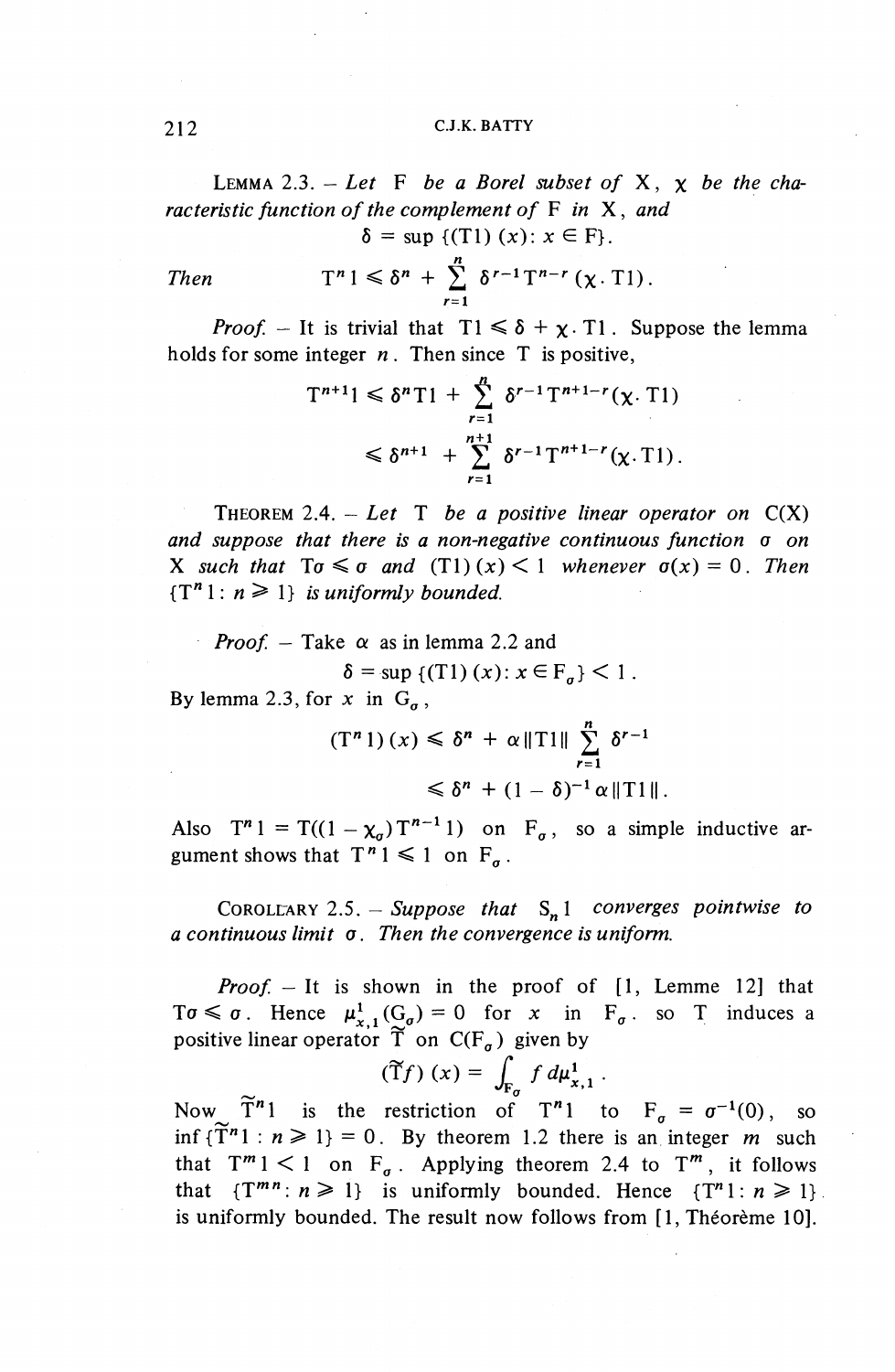#### **3. Affine functions.**

We shall now give an example to show that the answer to problem 2 is negative in general, even if K is a simplex.

*Example 3.1.* – Let N be the linear span in M[0,1] of  $\lambda - \epsilon_0$ , where  $\lambda$  is Lebesgue measure on [0,1], let  $\pi: M[0,1] \longrightarrow M[0,1]/N$ be the quotient map, and let  $K = \pi(P[0,1])$ . Then K is a simplex with extreme boundary  $\partial_{e} K = {\pi(\epsilon_x) : x \in (0,1]}$ , and there is an isometric isomorphism  $\Phi$  between A(K) and the space C<sub>0</sub>[0,1] formative isomorphism. The second relation of  $f$  in C[0,1] satisfying  $f(0) = \int_0^1 f(x) dx$ , given by  $\Phi^{-1}(f) \circ \pi = \hat{f}$   $(f \in C_0[0,1])$ . We shall identify these spaces.

Let g be any continuously differentiable function of [0,1] into itself (in the sense of one-sided derivatives at the end-points) such that

$$
g(0) = 0
$$
,  $g'(0) = 1$   
\n $g(x) > x$ ,  $g'(x) \ge 0$   $(x \in (0,1))$   
\n $g(1) = 1$ ,  $g'(1) = 0$ :

Define the operator T by  $(Tf)(x) = g'(x) f(g(x))$ . Then T is a positive linear operator of  $C_0[0,1]$  into itself.

For any *x* in (0,1], let  $x_0 = x$ ,  $x_r = g(x_{r-1})$ . Then  $x_r$ increases to the limit 1, so  $g'(x) \rightarrow 0$ . Now

$$
(\mathbf{T}^n \mathbf{1}) (x) = \prod_{r=0}^{n-1} g'(x_r) \longrightarrow 0 \text{ as } n \longrightarrow \infty.
$$

Thus T satisfies all the required properties. However

$$
||T^n|| \ge |(T^n1)(0)| = 1.
$$

It is noted in [1] that Mokobodzki has shown that problem 2 has an affirmative answer if  $\partial_e K$  is closed. This is a special case of the following result, which deals with a general K, but assumes a strengthened condition on T. The proof is based on one of those given in  $[1]$ .

THEOREM 3.2. – Let K be a compact convex set, let  $\overline{\partial_e}K$  be *the closure of its extreme boundary, and let* T *be a positive linear operator on* A(K). If, for each x in  $\overline{\partial_{\rho}K}$ , inf {(T<sup>n</sup>)(x):  $n \ge 1$ } < 1, *then*  $||T^n1|| \rightarrow 0$ .

15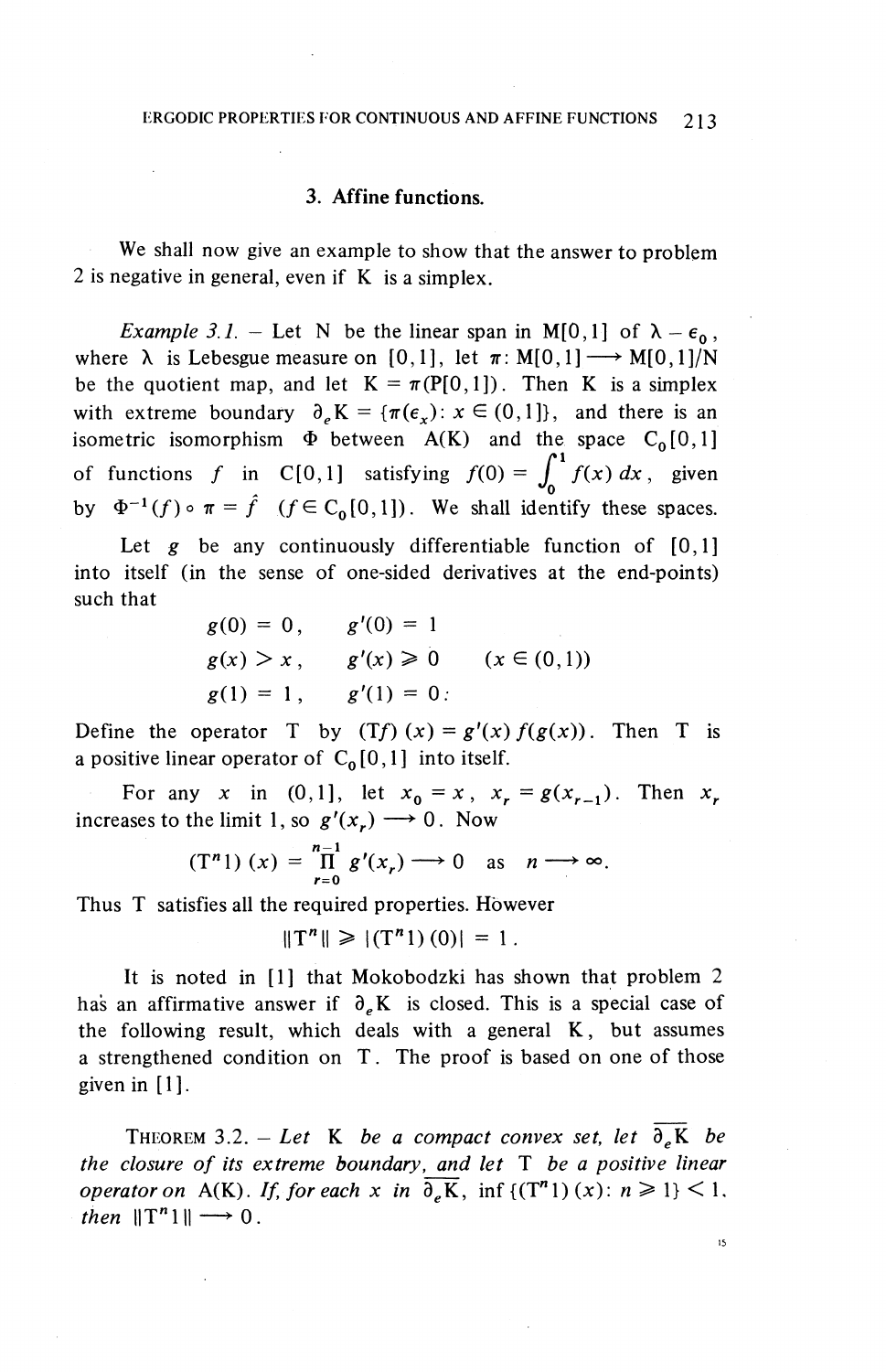#### 214 C.J.K. BATTY

*Proof. —* For a bounded real-valued function *g* on K, and *x* in K, put  $(\widetilde{T}g)(x) = \inf \{ (Ta)(x): a \in A(K), a \geq g \text{ on } \partial_{\rho}K \}.$ Then  $\widetilde{T}(\lambda g) = \lambda Tg$ ,  $\widetilde{T}g_1 \leq \widetilde{T}g_2$  if  $g_1 \leq g_2$  on  $\partial_{\mu}K$ , and  $\widetilde{T}a = Ta$ for a in  $A(K)$ .

By compactness of  $\overline{\partial_e K}$ , there is an integer *r* and constant  $\alpha > 0$  such that if  $g_0(x) = \min \left\{ ((T + \alpha)^n) \right\} (x) : 1 \le n \le r \right\},$ then  $g_0 \le 1$  on  $\overline{\partial_e}$  K. Then  $(\widetilde{T} + \alpha)g_0 \le (T + \alpha)1$  on  $\partial_e$  K. Also  $g_0 \leq (T + \alpha)^n 1$ , so  $(\widetilde{T} + \alpha)g_0 \leq (T + \alpha)^{n+1} 1$   $(1 \leq n \leq r)$ . Hence,<br>on  $\partial_e K$ ,  $(\widetilde{T} + \alpha)g_0 \leq g_0$ , so  $\widetilde{T}g_0 \leq (1 - \alpha)g_0$ .

Now  $g_0 \ge \alpha^r$ , so  $T^n \le \alpha^{-r} \widetilde{T}^n g_0 \le \alpha^{-r} (1-\alpha)^n g_0$  on  $\partial_e K$ . The result now follows.

Similarly one may modify the proof of Théorème 2 of [1] to show that if, under the conditions of theorem 3.2,

 $\sup \{(T^n 1) (x): n \geq 1\} > 1$ 

for each x in  $\overline{\partial_e K}$ , then  $||T^n|| \longrightarrow \infty$ .

*Example 3.3.* – Let  $\mathcal{H}$  be a complex Hilbert space, and x be an operator on  $\mathcal{H}$  such that  $x - \alpha$  is compact for some scalar  $\alpha$ with  $|\alpha| < 1$ . Suppose that for each unit vector  $\xi$  in  $\mathcal{H}$ ,  $||x_{\xi}^{n}|| < 1$ for some *n* (possibly dependent on  $\xi$ ). If x is self-adjoint, the spectral theorem may be used to deduce that  $\|x\| \leq 1$ . However it is easily verified for example that any non-self-adjoint operator *x* of rank 1 and norm 1 also satisfies  $||x^2|| < 1$ .

Let A be the  $C^*$ -algebra spanned by the identity and the compact operators on  $\mathcal{H}$ , and let K be its state space. It is well-known that the evaluation map is an isometric order-isomorphism of the selfadjoint part  $A^s$  of A onto A(K), and that  $\partial_{\rho}K$  consists of the vector states  $\omega_{\xi}$  ( $\xi \in \mathcal{H}$ ,  $\|\xi\| = 1$ ) given by  $\omega_{\xi}(a) = \langle a\xi, \xi \rangle$  together with the unique state  $\phi_0$  annihilating the compacts [2, Corollaire 4.1.4]. Using the weak compactness of the unit ball of  $\mathcal H$  it is easy to see that  $\partial_e K$  consists of states of the form  $\beta \omega_k + (1 - \beta) \phi_0$  $(\beta \in [0,1]).$ 

If *x* satisfies the above conditions, and T is defined by  $Ta = x * ax$  then T is a positive linear operator on  $A^s$ , and

 $(\beta \omega_{\xi} + (1 - \beta)\phi_0)(T^n) = \beta ||x^n \xi||^2 + (1 - \beta)|\alpha|^{2n} < 1$ for some *n*. Theorem 3.2 now shows that  $||T^n|| \rightarrow 0$ , so  $||x^n|| \longrightarrow 0$ .